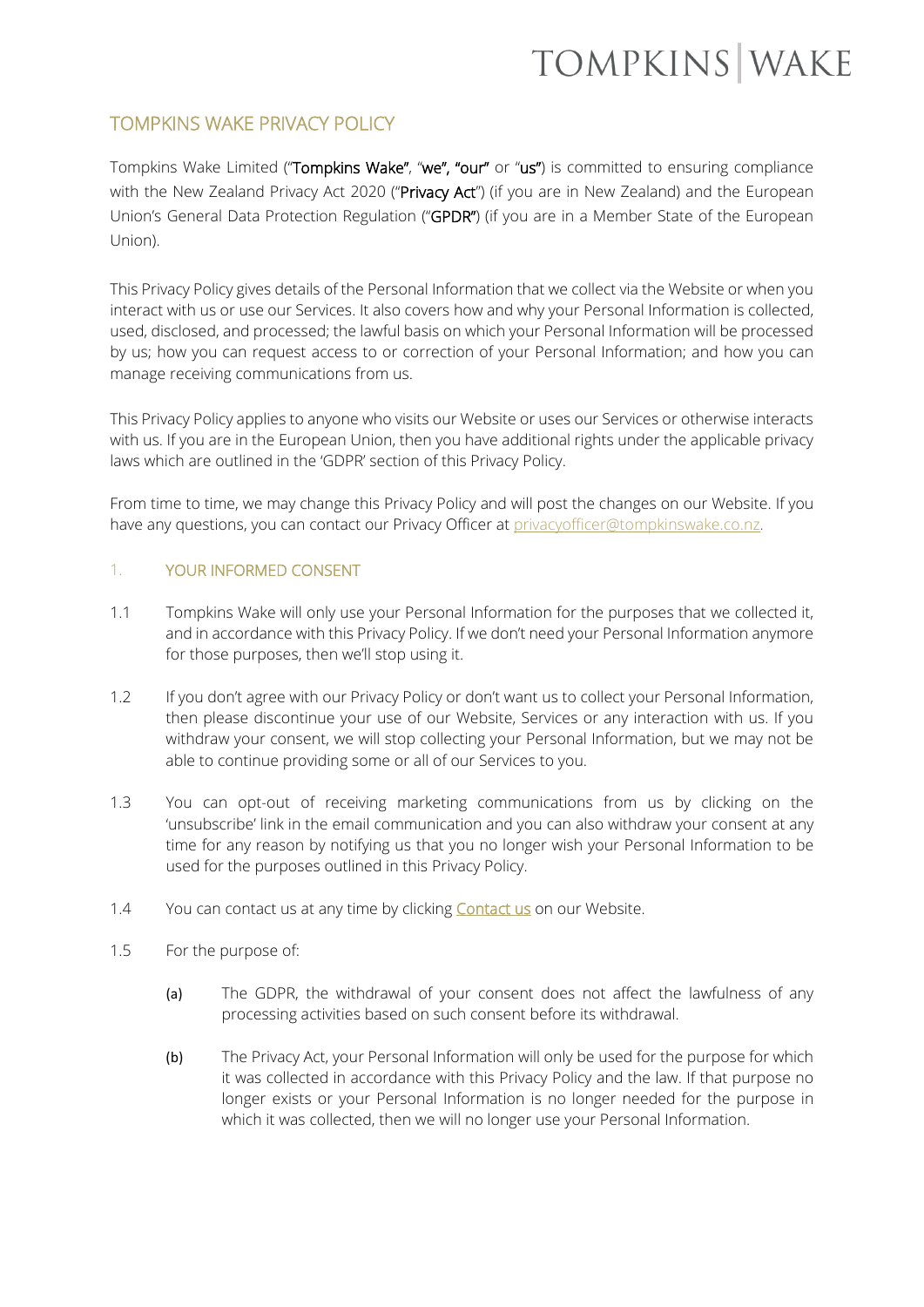# 2. DATA CONTROLLER

2.1 The "data controller" (for the purpose of the GDPR) and the "agency" (for the purpose of the Privacy Act) that will be collecting, using, disclosing, storing and processing your Personal Information is Tompkins Wake Limited (NZBN 9429037373382) based in New Zealand.

# 3. WHAT TOMPKINS WAKE COLLECTS

3.1 The table below outlines the 4 general categories of information that we collect for processing and the legal basis on which that information is processed:

| Category                                                                                                                                                                                                                |                                                                                                                                                                                                                           | Types of Personal Information<br>Legal Basis for Processing                                                                                                                                                                                                                                                                                                                                                                                                                                                                                                                                                   |
|-------------------------------------------------------------------------------------------------------------------------------------------------------------------------------------------------------------------------|---------------------------------------------------------------------------------------------------------------------------------------------------------------------------------------------------------------------------|---------------------------------------------------------------------------------------------------------------------------------------------------------------------------------------------------------------------------------------------------------------------------------------------------------------------------------------------------------------------------------------------------------------------------------------------------------------------------------------------------------------------------------------------------------------------------------------------------------------|
|                                                                                                                                                                                                                         |                                                                                                                                                                                                                           | collected                                                                                                                                                                                                                                                                                                                                                                                                                                                                                                                                                                                                     |
| Information you give<br>US<br>You may choose to<br>provide us with your<br>Personal Information<br>when you<br>communicate with<br>us and use our<br>Services                                                           | Example: when you<br>make Service requests<br>or queries or when you<br>opt-in to receive our<br>marketing and<br>promotional materials                                                                                   | Contact details (name,<br>We collect and process this<br>$\bullet$<br>information based on our<br>postal address, email,<br>phone number)<br>legitimate interest to provide you<br>Your Service preferences<br>Services, to provide you with a<br>$\bullet$<br>high level of client service, to<br>Your account information<br>$\bullet$<br>Your payment information<br>market and promote our<br>$\bullet$<br>Services, billing you, and to fulfil<br>Any other information you<br>$\bullet$<br>our contractual obligations to you<br>choose to give us                                                      |
| Information that is<br>necessary for you to<br>use our Services<br>We ask for and<br>collect Personal<br>Information when<br>you use our Services                                                                       | Example: when you use<br>our Services                                                                                                                                                                                     | Your Service preferences<br>We collect and process this<br>$\bullet$<br>information based on our<br>Your account history<br>$\bullet$<br>Any additional information<br>legitimate interest to respond to<br>$\bullet$<br>we request and that you<br>your requests or queries, to<br>provide in connection with<br>provide you with a high level of<br>the operation of our<br>customer service, and to fulfil our<br>business and<br>contractual obligations to you.<br>performance of our<br>Without the information, we may<br>not be able to provide you with<br>Services to you<br>the requested Services |
| Information we<br>automatically collect<br>from your use of our<br>Website<br>When you use our<br>Website, we<br>automatically collect<br>Personal Information<br>about the Services<br>you use and how you<br>use them | Example: when you use<br>certain features within<br>our Website, when you<br>visit or when you<br>browse the Content on<br>our Website, when you<br>accept our 'Cookies'                                                  | Your geo-location through<br>We collect and process this<br>$\bullet$<br>information based on our<br>your IP address or mobile<br>device's GPS<br>legitimate interest in ensuring a<br>Your user information<br>positive user experience,<br>$\bullet$<br>(Content, webpages, other<br>performance of our contract with<br>actions performed on our<br>you, to provide and improve the<br>functionalities of our Website<br>Website)<br>Your payment and<br>$\bullet$<br>account history                                                                                                                      |
| from Third Parties<br>We may collect<br>information that<br>others provide about<br>you when they use<br>our Website or<br>obtain information                                                                           | Information we collect   Example: when you link,<br>connect or login to our<br>Website from a Third<br>Party service (eg Google,<br>Facebook etc), and<br>when other parties<br>provide us with<br>information, including | Your service preferences<br>We collect and process this<br>Your profile information<br>information based on legitimate<br>$\bullet$<br>from Third Party Websites<br>interest in ensuring a positive<br>Your user information<br>user experience, ensuring the<br>$\bullet$<br>from Third Party Websites<br>security of our Website and the<br>Other information from<br>safety of our customers and<br>$\bullet$<br>publicly available sources<br>where necessary, to<br>communicate with you                                                                                                                 |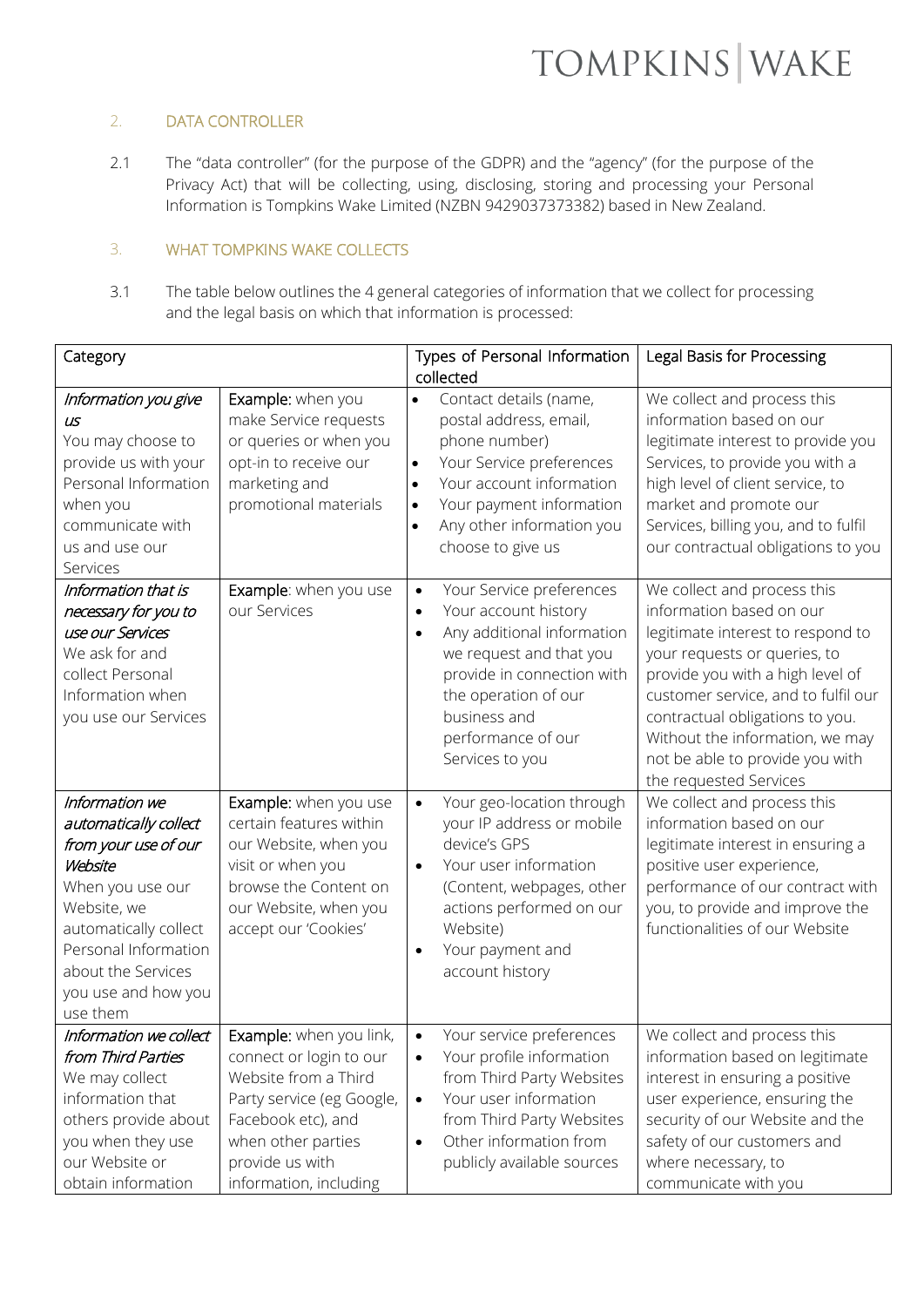| from other sources<br>(including our Third | data to help improve<br>user experience and to |
|--------------------------------------------|------------------------------------------------|
| Party service                              | detect fraud and                               |
| providers) and                             | Website security issues                        |
| combine that<br>information we             |                                                |
| collect through our                        |                                                |
| Website                                    |                                                |

In addition to those that are outlined in the table, we will also collect and process your Personal Information where you give us your informed consent.

### 4. HOW TOMPKINS WAKE WILL USE AND DISCLOSE YOUR PERSONAL INFORMATION

- 4.1 You authorise Tompkins Wake to use your Personal Information (and where necessary), to disclose your Personal Information to Third Parties for the following purposes:
	- (a) for the purposes of providing you with our Services, including to:
		- (i) communicate with you, including to send promotional emails about new services, special offers, promotions or other information;
		- (ii) provide client services;
		- (iii) respond to your queries regarding the Website or Services;
		- (iv) verify your identity when you create a user account with Tompkins Wake;
		- (v) administer your account;
		- (vi) provide you with a good user experience;
		- (vii) develop new services, features and/or Content; and
		- (viii) keep you updated on things that are happening at Tompkins Wake;
	- (b) for internal record keeping purposes;
	- (c) to the extent necessary to perform the purposes specified in this Privacy Policy and to allow for the operation of our business activities and functions;
	- (d) for any other purposes you authorise;
	- (e) for the purpose of Tompkins Wake selling all or most of our assets; and
	- (f) to comply with our Legal Obligations, including obligations under the Anti-Money Laundering and Countering Financing of Terrorism Act 2009 ("AML/CFT").
- 4.2 You agree that Tompkins Wake may share your Personal Information with Third Parties to fulfil business transactions for the purposes specified in this Privacy Policy (for example, providing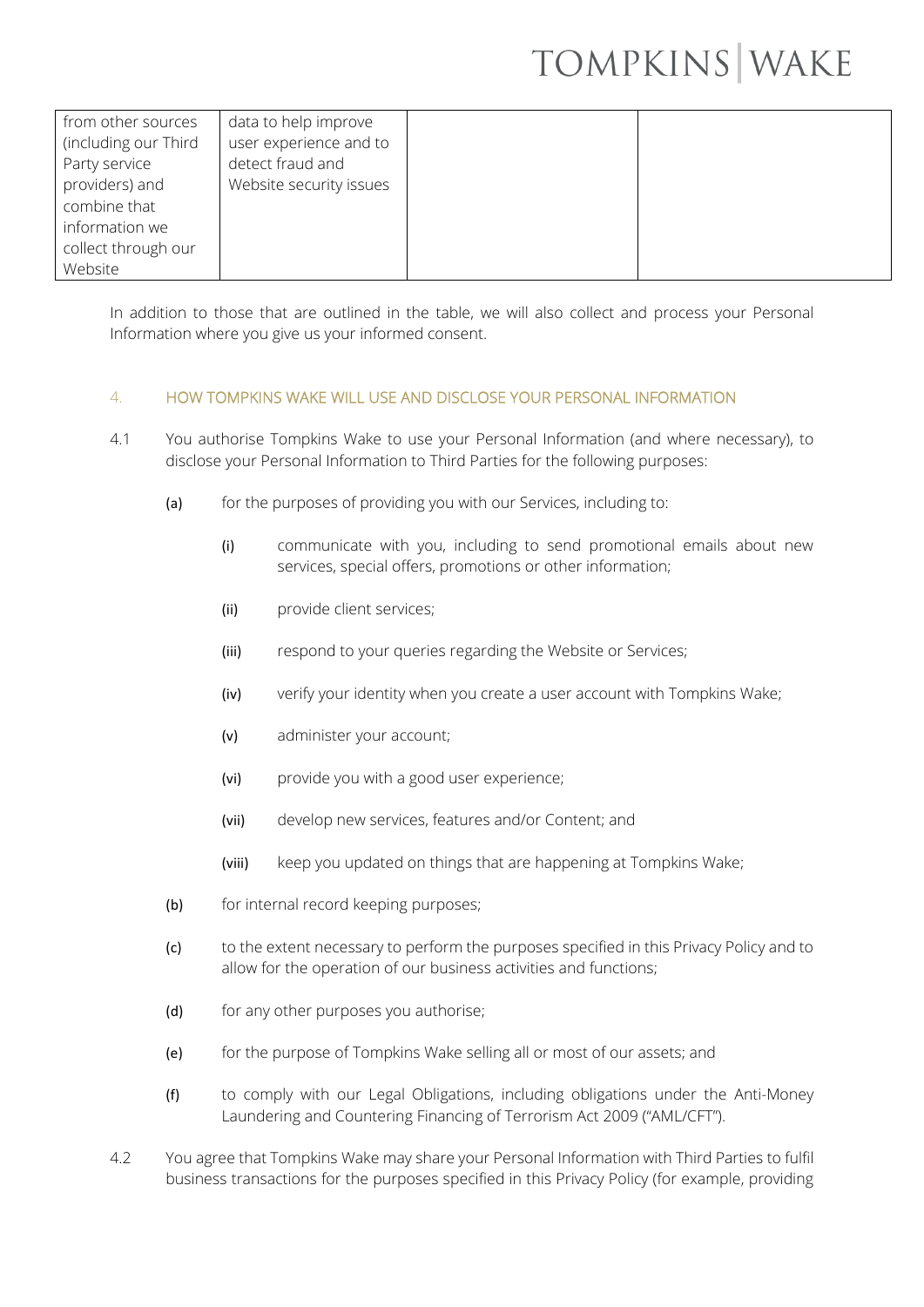client services, sending marketing communications, complying with its AML/CFT obligations, and providing maintenance services).

#### 5. HOW LONG TOMPKINS WAKE HOLDS YOUR PERSONAL INFORMATION

We will hold your Personal Information for as long as your Personal Information is required for the purposes and for as long as is necessary to comply with our Legal Obligations.

#### 6. HOW TOMPKINS WAKE STORES AND PROTECTS YOUR PERSONAL INFORMATION

We will use reasonable care to protect your Personal Information from unauthorised access, use, modification, disclosure, and loss.

### 7. TOMPKINS WAKE MAY TRANSFER YOUR PERSONAL INFORMATION TO OTHER COUNTRIES

In order to provide you with our Services, we may need to disclose and transfer your Personal Information to Third Parties located outside of New Zealand. This may include countries located outside the European Economic Area. In such a situation, we will only disclose your Personal Information if we believe on reasonable grounds that the receiving country is subject to similar safeguards to those offered by the New Zealand privacy laws. If the jurisdiction does not offer comparable safeguards as the New Zealand privacy laws, we will notify you and will only disclose your Personal Information if we get your express authority.

#### 8. FOR THE PURPOSE OF THE GDPR

- 8.1 If you are in a Member State of the European Union, you have the following rights with respect to your Personal Information:
	- (a) Lodging complaints: You have the right to lodge a complaint with a 'supervisory authority' established by a Member State under Article 51 of the GDPR.
	- (b) Right of rectification: You have the right to obtain from us without undue delay the rectification of inaccurate personal information. We may seek to verify the accuracy of the Personal Information before correcting it.
	- (c) Right to restrict processing: You have the right to limit the ways in which we use your Personal Information, in particular where:
		- (i) you contest the accuracy of your Personal Information;
		- (ii) the processing is unlawful and you oppose the erasure of your Personal Information;
		- (iii) we no longer need your Personal Information for the purposes of the processing, but you require the information for the establishment, exercise or defence of legal claims; or
		- (iv) you have objected to the processing of your Personal Information pending the verification by a supervisory authority of whether our legitimate grounds to process override your own.
	- (d) Right of access and portability: You have the right to request certain copies of your Personal Information held by us. You may also be entitled to request copies of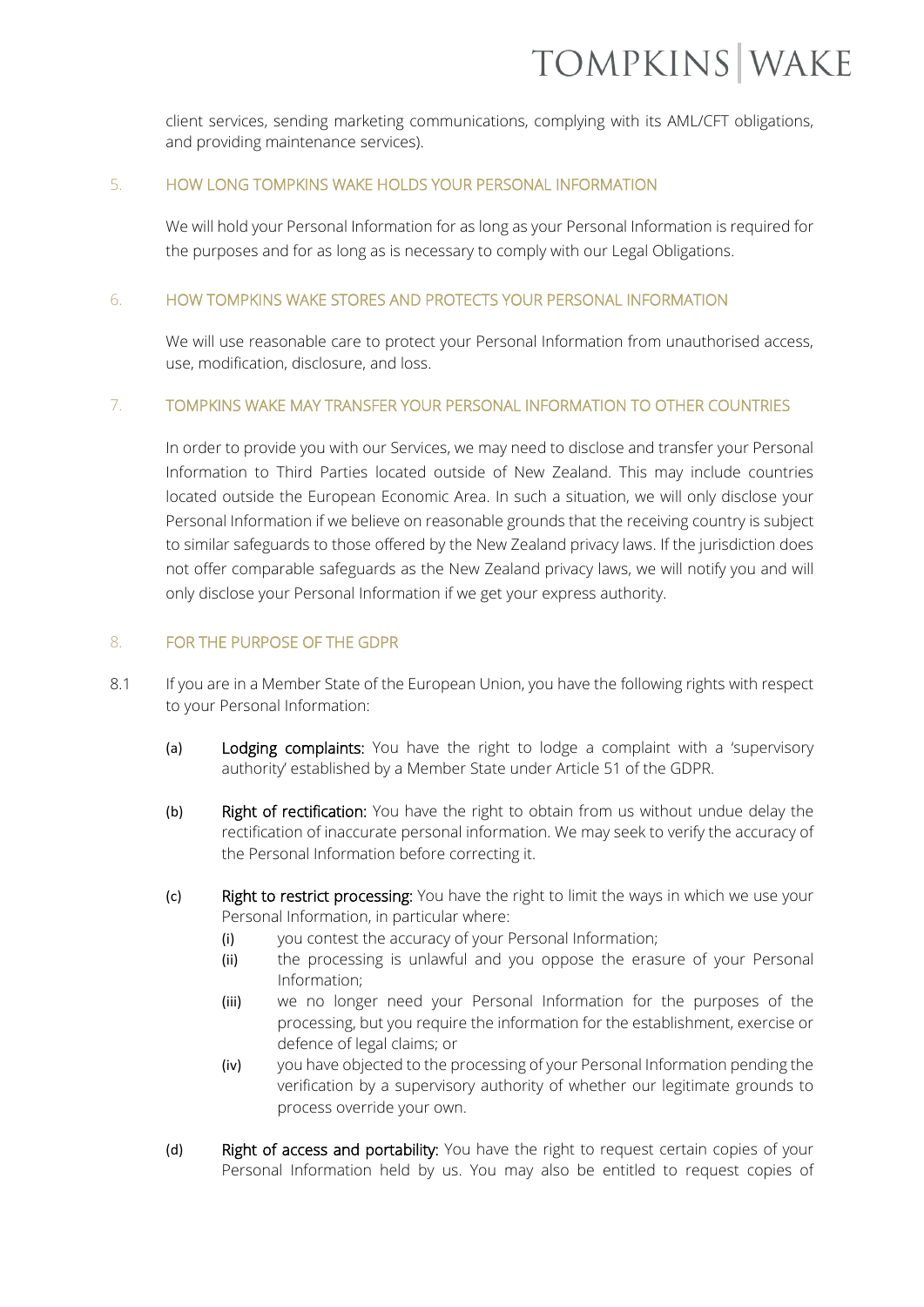Personal Information that you have provided to us in a structured, commonly used, and machine-readable format and/or request us to transmit this information to another law firm nominated by you (where technically feasible).

- (e) Right to be forgotten: You have the right to request the erasure of your Personal Information without undue delay where one of the grounds set out in Article 17(1) of the GDPR apply. Please note that:
	- (i) we may retain some of your Personal Information as necessary for our legitimate business interests, such as fraud detection and prevention and enhancing safety;
	- (ii) we may retain and use your Personal Information to the extent necessary to comply with our Legal Obligations. For example, we may keep some of your information for tax, legal reporting, auditing and regulatory compliance obligations; and
	- (iii) because we maintain our Website to protect from accidental or malicious loss and destruction, residual copies of your Personal Information may not be able to be removed from our backup systems.

# 9. RIGHTS OF ACCESS AND CORRECTION OF YOUR PERSONAL INFORMATION

You have the right to request access to any Personal Information that we hold about you and the right to request correction of the Personal Information that we hold about you by emailing us at [privacyofficer@tompkinswake.co.nz.](mailto:privacyofficer@tompkinswake.co.nz)

If we cannot give you access to the Personal Information that you have requested, then we will let you know the legal reasons for not disclosing your Personal Information.

We will correct your Personal Information if it is necessary to ensure that your Personal Information is accurate, up to date, complete and not misleading. If we decide that it is unnecessary to correct your Personal Information, you have the right to request a statement of the correction sought but not made, be attached to the information. If you are not happy with the response to your request, then you have the right to complain to the New Zealand Privacy Commissioner: [www.privacy.org.nz/your-rights/how-to-complain/.](http://www.privacy.org.nz/your-rights/how-to-complain/)

### 10. MINORS

Where Personal Information is collected from a minor then the means of collection is going to be fair and will not intrude to an unreasonable extent of personal affairs of the individual concerned.

### 11. WHAT HAPPENS IF YOU DON'T GIVE TOMPKINS WAKE YOUR PERSONAL INFORMATION

If you decide not to give us your Personal Information, or otherwise wish to withdraw your authorisation at any time, then you:

- (a) may not be able to use our Website and Services;
- (b) won't be kept updated on things that are happening at Tompkins Wake.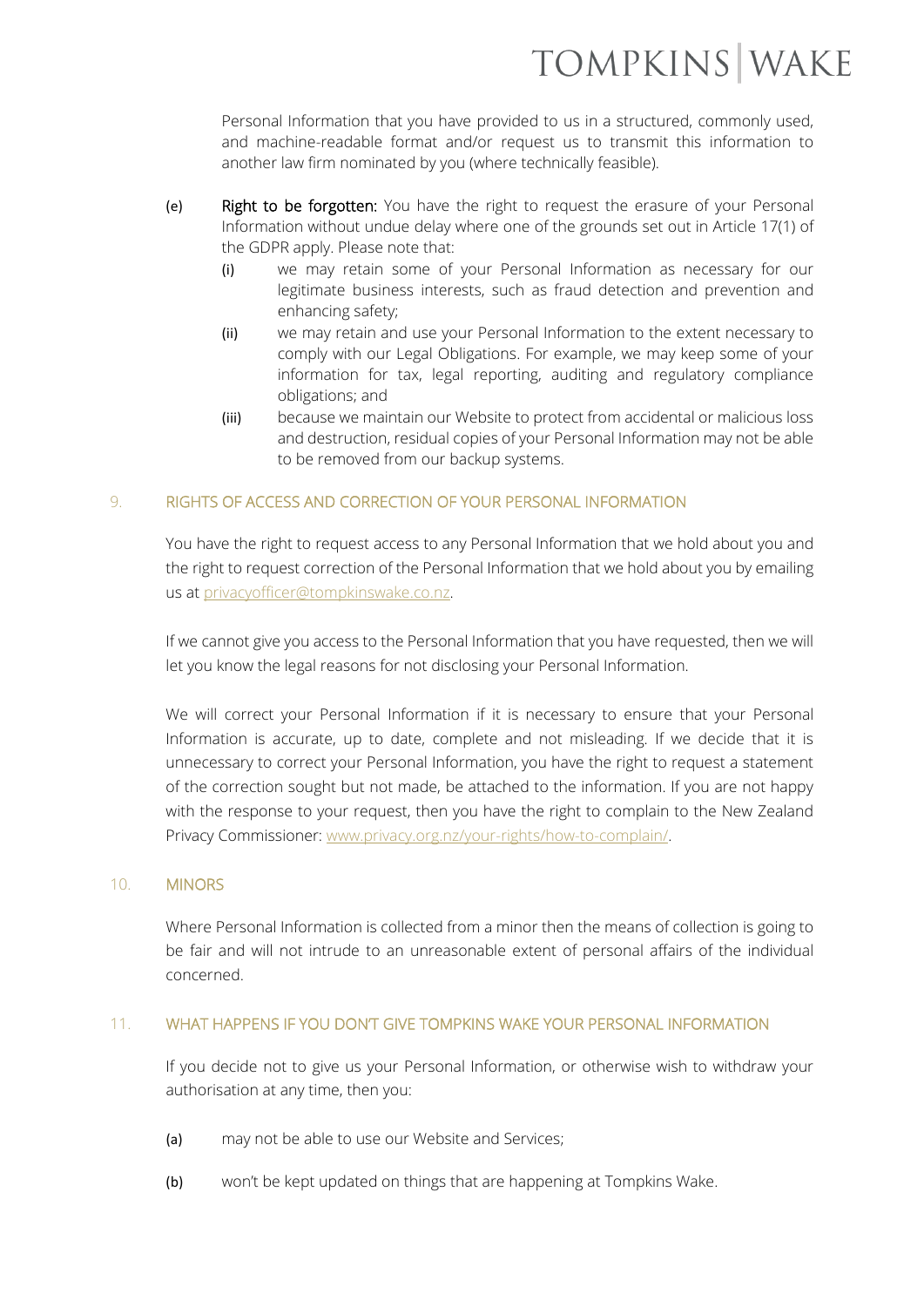#### 12. PRIVACY COMPLAINTS

If you think that your privacy rights have been breached, you can make a written complaint to our privacy officer at [privacyofficer@tompkinswake.co.nz](mailto:privacyofficer@tompkinswake.co.nz) or otherwise contact the NZ Privacy Commissioner at [https://www.privacy.org.nz/your-rights/making-a-complaint/complaintform/.](https://www.privacy.org.nz/your-rights/making-a-complaint/complaintform/)

#### 13. COOKIES

- 13.1 A cookie is a small file that can be placed on your computer, mobile, tablet or any other electronic device to store data that can be recalled by a web server in the domain that placed the cookie. Cookies allow the website to recognise your device. Tompkins Wake may use cookies in order to make it easier to use the Website and to help Tompkins Wake to analyse the profile of visitors and users in order to improve usability and features of the Website and Services provided to you.
- 13.2 There are two types of cookies used by Tompkins Wake:
	- (a) Session cookies: These are used to store information about your activities so you can move from one webpage to another. These cookies track your movement from webpage to webpage of a website so that you do not have to provide the same information provided on earlier webpages. Session cookies only remain in the cookie file of your browser until you close the browser.
	- (b) Persistent cookies: These are used to store your preferences to improve your experience on future visits to the Website. For example, these cookies can remember log-in details or language preferences so that you don't have to continually re-enter these each time you visit a website. Persistent cookies stay in the cookie file of your browser after you have closed your browser and activate again when you next visit that website.
- 13.3 To enable some of the features and functionality of our Website, you will need to permit Tompkins Wake to place cookies on your device. If you choose not to, then those features and functionality will not be available to you. You can remove or block cookies by using the settings in your browser but it may affect your ability to use the Website.

### 14. DEFINITIONS

"Services" means any products, services, software, Content, features, functionalities and any other services provided to you in person, by phone, email, app, or via the Tompkins Wake website.

"Website" means Tompkins Wake website (or websites) located at www.tompkinswake.co.nz operated by Tompkins Wake from time to time.

"Content" means all content delivered via the Website and Services including all text, software, scripts, graphics, photos, sounds, music, videos, audio-visual works or combinations of works, live streaming, interactive features and other materials.